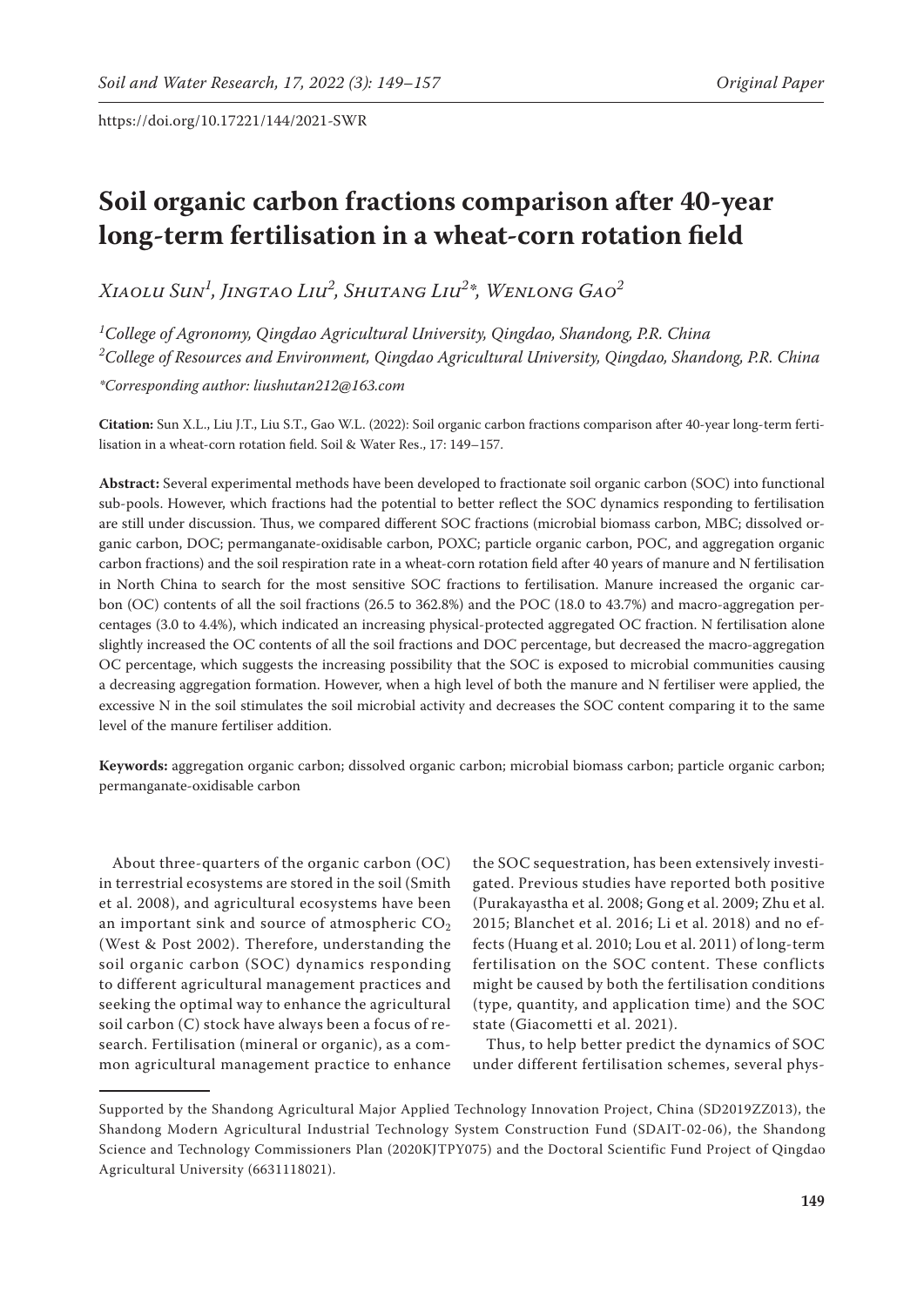ical and chemical methods have been developed to fractionate SOC into functional sub-pools (von Lützow et al. 2007). For example, using chemical fractionation procedures based on SOC hydrophilicity could help in separating the dissolved organic carbon (DOC) fraction (Marschner & Kalbitz 2003); using the chloroform-fumigation method could help in separating the microbial biomass carbon (MBC) fraction (Brookes & Jenkinson 1987); using chemical fractionation procedures based on soil organic matter (SOM) resistance to potassium permanganate  $(KMnO<sub>4</sub>)$  could help in separating the permanganateoxidisable carbon (POXC) fraction (Culman et al. 2012); using physical fractionation procedures based on wet sieving with or without dispersion would help in separating the particle organic carbon (POC) (Six et al. 2002); and using the physical SOC fractionation method based on the aggregation size would help in separating several different aggregation factions (e.g., macro-aggregation with a diameter  $> 250 \mu m$ and micro-aggregation with a diameter 53–250 μm) (Gupta & Germida 2015).

However, which fractionation methods or which SOC fractions are "the best" are still under discussion; and more importantly, how to define "the best"? Thus, although several research studies have been undertaken on how fertilisation affects the different SOC physical and chemical fractions (Hai et al. 2010; Huang et al. 2010; Chaudhary et al. 2017; Li et al. 2018; Yang et al. 2018; Balík et al. 2020), few research studies have focused on the sensitivity of different SOC fractions to the fertilisation and its relationship with the SOC pool dynamics after long-term fertilisation use. To fill this gap, we compared different soil organic carbon fractions (MBC, DOC, POXC, POC, and aggregation OC fractions) in a 40-year long-term manure and nitrogen (N) fertilisation experiment in North China and attempted to answer the following questions:

- (1) How does long-term organic and inorganic fertilisation influence the SOC content.
- (2) Which were "the best" SOC fractions that are most sensitive to the fertilisation and could better reflect the SOC pool dynamics under the longterm use of manure and N fertilisation.

#### **MATERIAL AND METHODS**

**Site and samples.** The study site is in the Laiyang long-term field experiment station of Qingdao Agricultural University in Laiyang, Shandong Province, China (36.9°N, 120.7°E). The climate in this location is a warm temperate sub-humid monsoon climate with a mean annual temperature of 11.2 °C and a mean annual precipitation of 779.1 mm. The soil type is fluvo-aquic with a texture of light loam. This experiment started in 1978 with a total nine fertilisation treatments, interactive fertilisation with three levels of manure addition  $(M<sub>0</sub>$  for no manure fertiliser addition,  $M_1$  for 30 t/ha of manure fertiliser addition,  $M_2$  for 60 t/ha of manure fertiliser addition) and three levels of nitrogen fertiliser addition ( $N_0$  for no N fertiliser addition,  $N_1$  for 138 kg/ha of N fertiliser addition,  $N_2$  for 276 kg/ha of N fertiliser addition). Moreover, at that time, the 0 to 20 cm soil layer had 4.10 g/kg of organic matter, 0.50 g/kg of total N, 0.46 g/kg of total P and a pH of 6.8. Each treatment was repeated three times in a randomised block design with 33.3  $m^2$  of each experimental plot; and a 1.0 m glass plate was used to separate each plot. A winter wheat-summer maize rotation was carried out in the experimental flied, and the winter wheat season was usually from October to June the following year, while the summer maize season was usually from June to October after the wheat harvest. Conventional tillage was carried out in the experimental field, and both the wheat and maize straw were removed after harvest.

The manure fertiliser was pig manure with a water content of 70–75%, total N content of 2–3 g/kg, total P content of 0.5–2 g/kg and an organic matter content of 20–50 g/kg. The manure was used as a base fertiliser and applied into the soil during the sowing period of the winter wheat, and fresh pig slurry was broadcasted and ploughed into soil after fermenting for one week. The N fertiliser used urea, and the urea was applied into the soil at the sowing period and rising stage of the winter wheat and jointing stage and bell stage of the summer maize.

Soil samples (the 0–20 cm soil layer) were collected with a stainless-steel soil sampler (3 cm inner diameter) on April 20<sup>th</sup>, May 8<sup>th</sup>, May 26<sup>th</sup> and June  $18<sup>th</sup>$  during the wheat season and on August  $15<sup>th</sup>$ , August  $30^{th}$ , September  $15^{th}$  and October  $1^{st}$  during the maize season in 2018. The soil temperature was also measured as the same time. In each plot, twenty-four individual soil cores were mixed to form a single composite sample, and all the soil samples were kept in sealed bags before being taken back to the laboratory within 2 h, and the gravel, roots, and large organic residue were manually removed before sieving by a 2 mm sieve. Each sample was separated into two parts: one part was stored at –20 °C for the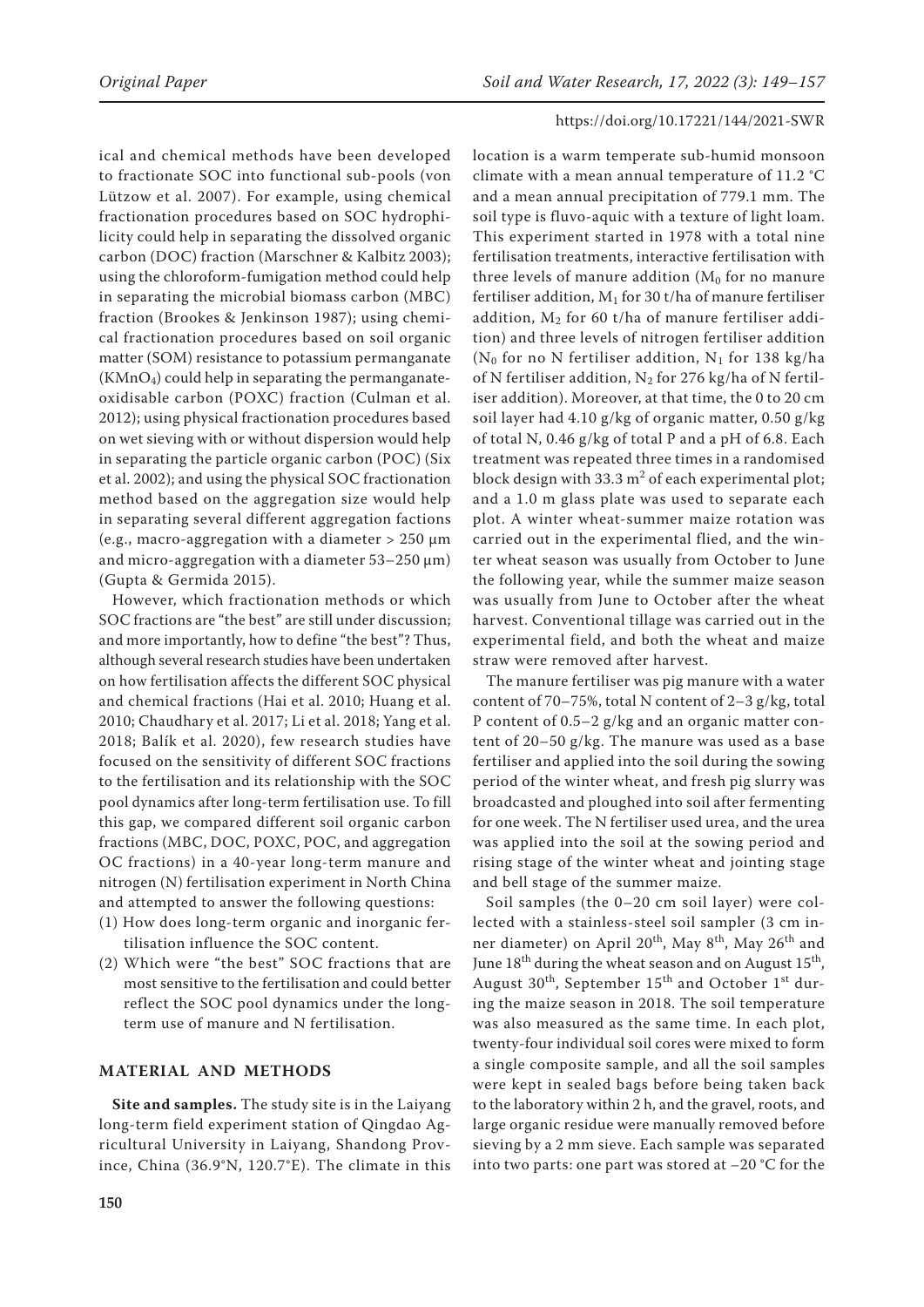microbial biomass carbon analysis, and the other part was air-dried for the soil physicochemical analyses. At harvest, plant samples were collected, and the panicles were hand-threshed and oven-dried at 80 °C until a constant weight was obtained to determine the grain yield.

**SOC fractionation methods.** The DOC, POC, POXC, MBC and total soil organic carbon content were determined for all the samples from of each sampling date, except the MBC concentration on May 8<sup>th</sup> and May  $26^{th}$ . The OC content of the aggregation fractions were determined using samples from October 1st.

For the DOC fractionation, 10 g of the air-dried soil sample was added into 50 mL of deionised water and was shaken for 30 min at 200 rpm, the suspension was then centrifuged at 4 000 rpm for 30 min and filtered through a 0.46 μm pore polycarbonate filter. The solutions were analysed to get the DOC concentration. For the POC fractionation, 20 g of the air-dried soil sample was added into 100 mL of 0.5 mol/L sodium hexametaphosphate and was shaken for 18 h at 90 rpm, the suspension was then filtered through a 53 μm sieve. After repeatedly being washed by deionised water, the particles left on the sieve were collected, dried at 60 °C and weighed. The soil MBC concentration was measured by the fumigation-extraction method, using 0.5 mol/L K2SO4 as the extracting agent (Brookes & Jenkinson 1987). The soil aggregation fractions was determined by a wet sieve. One hundred grams of the air-dried soil was placed in a series of automatic vibrating sifters (from top to bottom: 2 000, 250 and 53 μm), deionised water was added to about 5 cm above the soil. After shaking for 5 min at 30 rpm, the fraction with a diameter of 250–2 000 μm (macro-aggregate), 53–250 μm (micro-aggregate) and < 53 μm were collected, dried at 50 °C and weighed. The OC concentration of the original soil samples, DOC, POC, MBC and each aggregation fraction were all analysed by the  $K_2Cr_2O_7$ -H<sub>2</sub>SO<sub>4</sub> calefaction method (Nelson & Sommers 1982), which calculates the OC content according to the remaining specific concentration of potassium dichromate titrated by ferrous sulfate after it reacted with the SOC under an external heating condition (180 °C, boiling for 5 min). The POXC concentration determination was tested with an ultraviolet spectrophotometer (MAPADA V-1200, SH, Meipuda, Shanghai) at 565 nm using 2.5 g of the air-dried soil sample and 25 mL of a 333 mmol/L KMnO4 stock solution (Culman et al. 2012).

The soil respiration rates of each sample date were tested by the AA method (Kirita 1971); 5 mL of a 0.5 M NaOH solution was placed in a small beaker in a chamber (18 cm in diameter, 30 cm in height) of each plot. The measuring periods were normally 24 h to avoid any daily influence on the soil respiration estimate. An NaOH solution was titrated with 0.1 mol/L HCl, and the soil respiration rate was calculated by the volume of the HCl used.

**Statistical analyses.** The contents of all the OC fractions were calculated by dividing the OC amount of each fraction (OC concentration multiplied by the dry weight) by the weight of the original soil sample. The percentages of all the OC fractions were calculated by dividing the OC contents by the total SOC content. To better understand the SOC output rate, the soil respiratory quotient was calculated by dividing the soil respiration rate by the MBC, and the ratio of the soil respiration rate and the SOC was also calculated. All the variables were evaluated by an analysis of variance (ANOVA) and a repeated measures analysis of variance (RMANOVA) with the manure and N fertiliser treatments as the main factors for each sampling time. Tukey's range test was used to separate the differences among the means. Pearson's correlation analysis was used to analyse the relationship of the soil temperature, crop yields and the other soil variables. All the data were analysed using R software (Ver. 3.6.1) (www.r-project.com) with a significance defined as  $\alpha$  < 0.05, and the figures were created in R 3.6.1 with the "ggplot2" and "fmsb" packages.

# **RESULTS AND DISCUSSION**

**Gain yield.** The manure fertilisation significantly increased the wheat and maize yield (Table 1). The N fertiliser had no significant influence on the wheat and maize yield, but the manure and N fertiliser had a significant interactive influence on the wheat and maize yield. With no manure fertilisation treatments, the low N addition had the highest wheat yield, and the high N addition had the highest maize yield; with the low manure fertilisation treatments, the low and high N additions had the higher wheat yield than the no N addition treatment, and the low N addition had the highest maize yield; and with the high manure fertilisation treatments, the high N addition had the highest wheat and maize yield.

**Soil organic carbon content of different fractions.** Considering all the fertilisation treatments, the total SOC content of our experiment field was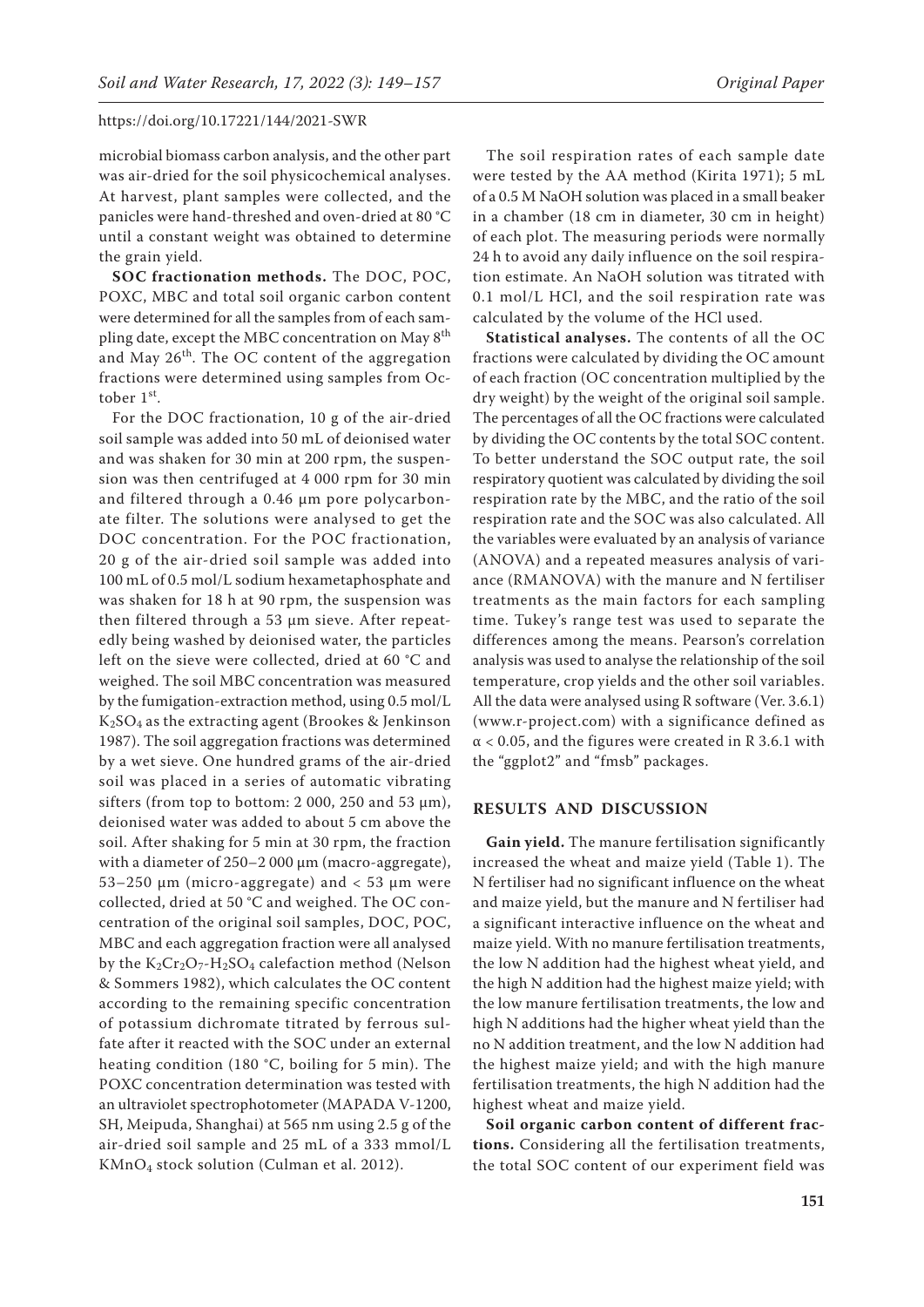| <b>Treatments</b> | Wheat                        | Maize                         |
|-------------------|------------------------------|-------------------------------|
|                   | (kg/ha)                      |                               |
| $M_0N_0$          | $1632 \pm 254$ <sup>Cc</sup> | $3.087 \pm 42$ <sup>Cc</sup>  |
| $M_0N_1$          | $3765 \pm 263$ <sup>Ca</sup> | $4.046 \pm 251$ <sup>Cb</sup> |
| $M_0N_2$          | $2675 \pm 271$ <sup>Cb</sup> | $5276 \pm 88^{Ca}$            |
| $M_1N_0$          | $5484 \pm 18^{Bb}$           | $6844 \pm 423^{Bb}$           |
| $M_1N_1$          | $8430 \pm 401$ <sup>Ba</sup> | $7986 \pm 135^{Ba}$           |
| $M_1N_2$          | $8714 \pm 341$ <sup>Ba</sup> | $6840 \pm 435^{Bb}$           |
| $M_2N_0$          | $7956 \pm 34$ <sup>Ac</sup>  | $8188 \pm 146^{Ab}$           |
| $M_2N_1$          | $9342 \pm 327^{Ab}$          | $8459 \pm 608$ <sup>Aab</sup> |
| $M_2N_2$          | $10\,235 \pm 210^{Aa}$       | 9 159 ± 48 <sup>Aa</sup>      |

Table 1. Wheat and maize yield of the different manure and nitrogen fertiliser treatments in 2018

 $N_0$  – no N fertiliser addition;  $N_1$  – low amount of N fertiliser addition;  $N_2$  – high amount of N fertiliser addition;  $M_0$  – no manure fertiliser addition;  $M_1$  – low amount of manure fertiliser addition;  $M_2$  – high amount of manure fertiliser addition; values are means ( $n = 3$ ), with standard error; different capital letters represent significant differences among the different manure fertilisation treatments with the same nitrogen fertilisation, different lowercase letters represent significant differences among the different nitrogen fertilisation treatments with the same manure fertilisation  $(P < 0.05)$ 

9.59  $\pm$  0.30 g/kg for the whole year average. From high to low, the OC contents for the whole year average of the different fractions were  $6.71 \pm 0.19$  g/kg soil for the macro-aggregation,  $2.52 \pm 0.09$  g/kg soil for the POXC,  $1.93 \pm 0.19$  g/kg soil for the microaggregation,  $1.89 \pm 0.08$  g/kg soil for the POC, 0.941  $\pm$ 0.022 g/kg soil for the fraction < 53  $\mu$ m, 0.373 ±

0.000 g/kg soil for the MBC,  $0.242 \pm 0.001$  g/kg soil for the DOC (Figure 1A).

https://doi.org/10.17221/144/2021-SWR

The POC was more closely related to the larger (250–2 000  $\mu$ m) and lighter (< 1.7 g/cm<sup>2</sup>) soil fractions predominated by carbohydrates (Christensen 2001; Stewart et al. 2007), but the POXC mainly consisted of aromatic and humic substances (Tirol-Padre & Ladha 2004; Culman et al. 2012), and the DOC mainly contained active OC fractions that could both be used by the soil microbial community or absorbed by the mineral particles (Marschner & Kalbitz 2003; Angst et al. 2021). Thus, POXC and DOC might more represent the chemical-protected or mineralassociated or unprotected microbial sourced soil carbon fraction, while POC might more represent the free or physically-protected OC fraction derived from the partly decomposed plant residue (Oades et al. 1987; Christensen 2001).

The sample time had significant influences on the OC contents of the total SOC and all the OC fractions. The POC content had similar variation trend with regards to the total SOC content, but the POXC and DOC contents were opposite to the SOC variation (Figure 1B). The higher total SOC and POC contents on Aug  $30^{th}$  and Apr  $20^{th}$  (Figure 1B) might be because the application of the nitrogen fertiliser on Apr15<sup>th</sup> and Aug 20<sup>th</sup>. These applications increased the OC input and aggregation formation by stimulating crop growth and root exudation (Christensen 2001; Gupta & Germida 2015). However, the extra OC input caused by the nitrogen fertiliser application gradually decomposed, thus, the chemical recalcitrant POXC and decomposed DOC gradually accumulated over



Figure 1. The mean organic carbon (OC) content of the soil organic carbon (SOC), microbial biomass (MBC), particle organic carbon (POC), dissolvable organic carbon (DOC), potassium permanganate oxidisable organic carbon (POXC), macro-aggregation (Macro-A), micro-aggregation (Micro-A) and soil fraction < 53 μm (<53 μm) for the whole year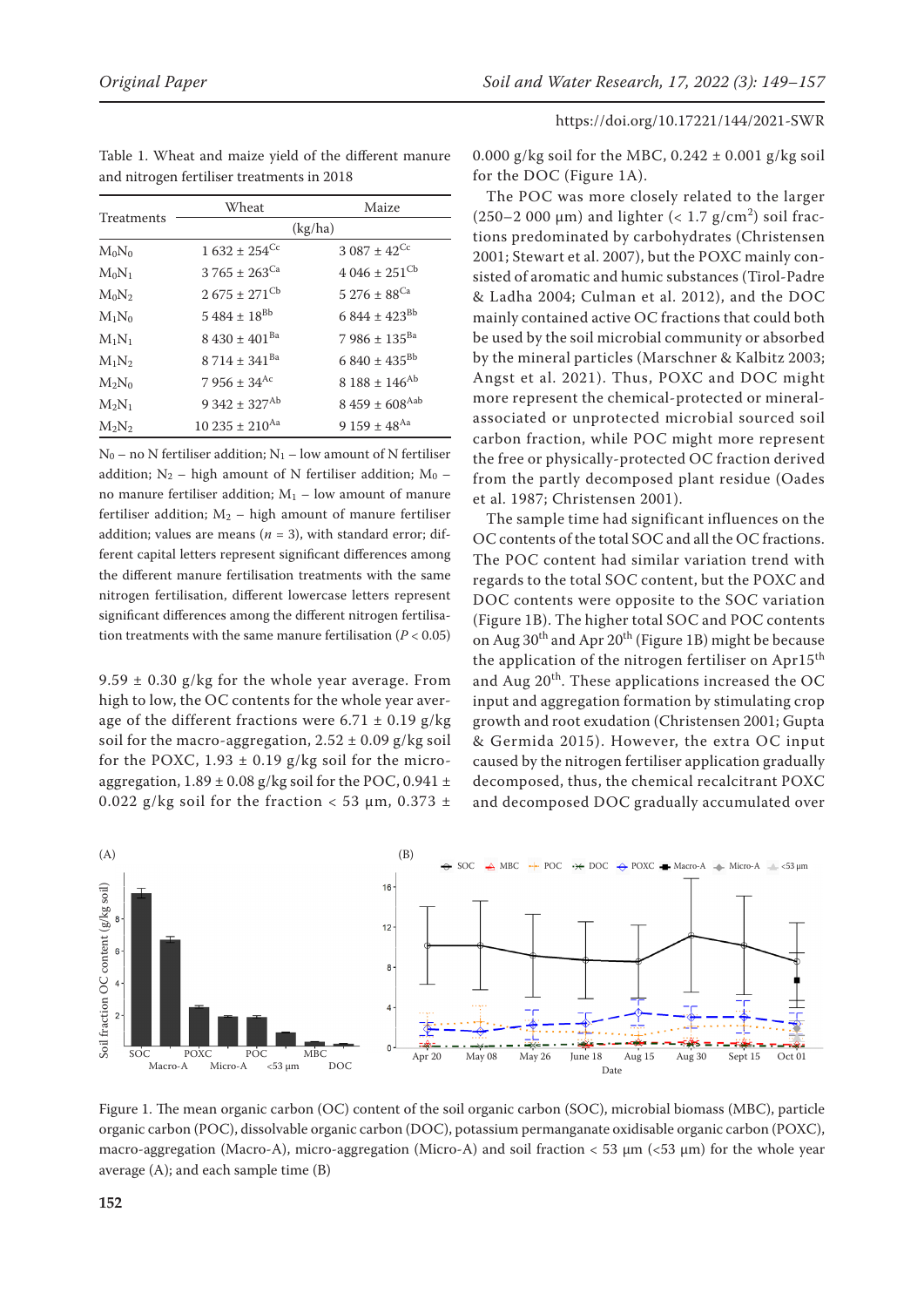time, as a result, POXC and DOC had an opposite variation trend compared to SOC. Also, the MBC content was higher in August and September and lower in June, April and October (Figure 1B), which was likely affected by the soil temperature as the Pearson correlation analysis showed [\(Figure S3](https://www.agriculturejournals.cz/publicFiles/400993.pdf) in the Electronic Supplementary Material (ESM)).

**Fertilisation influences on different SOC fractions and soil respiration rate.** Manure could increase the soil C input directly by itself and indirectly by the increasing the crop biomass (Matsuda & Schnitzer 1972). In our experimental field, after 40 years of fertilisation, the manure fertilisation

significantly increased crop growth ([Figure S4](https://www.agriculturejournals.cz/publicFiles/400993.pdf) in ESM), the OC contents of the total soil and all the soil fractions and the soil respiration rate (Figure 2A and for more detial of soil repiration variation see [Figure S1A](https://www.agriculturejournals.cz/publicFiles/400993.pdf) in ESM). Compared to the no manure fertilisation, the low manure fertilisation increased the SOC, POC, POXC, DOC, MBC, macro-aggregation, micro-aggregation, fraction < 53 μm OC contents and the soil respiration rate by 126.2, 172.4, 68.5, 26.5, 51.3, 133.9, 103.5, 127.3 and 15.9%, respectively, while the high manure fertilisation increased them by 219.5, 362.8, 134.6, 35.6, 85.4, 205.3, 170.0, 151.7 and 30.3%, respectively. These results correspond



Figure 2. The mean content of the soil organic carbon (SOC), microbial biomass carbon (MBC), particle organic carbon (POC), dissolvable organic carbon (DOC), potassium permanganate oxidisable organic carbon (POXC), macro-aggregation (Macro-A), micro-aggregation (Micro-A), soil fraction < 53 μm (<53 μm) and soil respiration rate (Respiration) with the different levels of manure (A) and nitrogen fertiliser treatments (C); and the mean percentages of the MBC, POC, DOC, POXC, Macro-A, Micro-A, <53 μm, the ratio of the soil respiration rate and the MBC (soil respiratory quotient, R/MBC), and the ratio of the soil respiration rate and the SOC (R/SOC) with the different levels of the manure (B) and nitrogen fertiliser treatment (D)

Each axis ranges from 0 to the maximum value of the corresponding variable, the remaining values are plotted according to their proportion to the maximum value, the maximum value was drawn at the end of each axis in a blue colour

 $M_0$  – no manure fertiliser addition;  $M_1$  – low amount of manure fertiliser addition;  $M_2$  – high amount of manure fertiliser addition; N<sub>0</sub> – no N fertiliser addition; N<sub>1</sub> – low amount of N fertiliser addition; N<sub>2</sub> – high amount of N fertiliser addition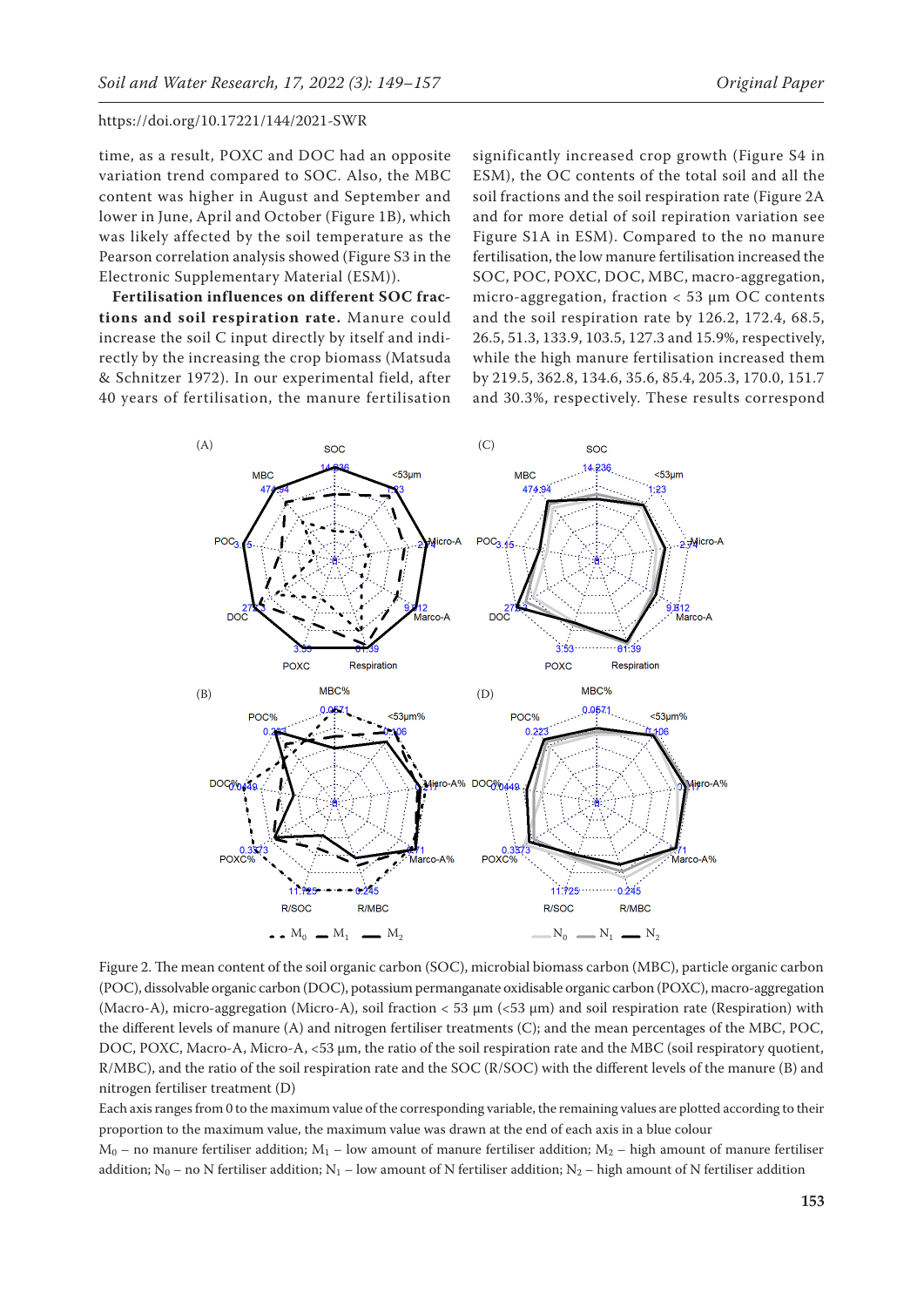to other studies (Purakayastha et al. 2008; Gong et al. 2009; Chaudhary et al. 2017; Li et al. 2018). Moreover, the manure fertilisation significantly influenced the OC percentages of all the soil fractions, the soil respiratory quotient and the ratio of the soil respiration rate and the SOC (Figure 2A and for more detial of soil repiration variation see [Figure S1A](https://www.agriculturejournals.cz/publicFiles/400993.pdf) in ESM). However, compared to the no manure fertilisation, the low manure fertilisation increased the POC and macroaggregation OC percentages by 18.0 and 3.0%, and the high manure fertilisation increased them by 43.7 and 4.4% (Figure 2B). Other studies also indicated that the manure application could increase the aggregation of the OC or POC content (Hai et al. 2010; Huang et al. 2010; Wang et al. 2015; Yang et al. 2018). This indicated that, in our field, the chemical-protected resistant OC sub-pool might asymptotically reach saturation after forty years of manure fertilisation (Stewart et al. 2007), and the manure fertilisation mainly increased the physical-protected aggregated OC content (dominated by the POC).

Although the manure fertiliser application could enhance the soil microbial biomass and soil respiration rate (Figure 2A), which indicated the increasing soil carbon output (Matsuda & Schnitzer 1972), the SOC output rate (the ratio of the soil respiration rate and the SOC) of the manure addition treatment was relatively lower than the no manure treatment (Figure 2B). Moreover, the relatively lower soil respiration quotient of the manure treatment (Figure 2B) also indicated that the microbial communities invested more carbon sources into the biomass growth than the metabolic activities under the manure fertilisation (Kaiser & Kalbitz 2012). As the microbialderived smaller organic matter helps format the soil organo-mineral complexes, which further physically protects SOC from decomposing (Munoz et al. 2008); thus, the soil microbial organisms with the manure fertilisation help immobilise more carbon into the soil instead of mineralising it into the atmosphere.

The N fertiliser could only increase the soil C input indirectly by crop biomass improvement (Matsuda & Schnitzer 1972), thus, the influence of the N fertilisation on the SOC and its fractions in our study were not as great as the manure, similar to previous research studies (Hai et al. 2010; Huang et al. 2010; Yang et al. 2018). The N fertilisation significantly affected the OC contents of the SOC, DOC, POC, macro-aggregation, micro-aggregation and fraction < 53 μm. The SOC content was significantly higher in the low N addition treatment (10.11 g/kg compared

to 9.37 for  $N_2$  and 9.29 for  $N_0$  treatments, Figure 2C), but the OC contents of the DOC, POC, macro-aggregation, micro-aggregation and fraction < 53 μm were all highest in the high N addition treatment (271.42 mg/kg soil, 2.00, 6.99, 2.03 and 0.92 g/kg soil) and lowest in the no N addition treatment (215.03 mg/kg soil, 1.72, 6.54, 1.77 and 0.95 g/kg soil, Figure 2C). Furthermore, the N fertilisation significantly affected the OC percentages of the POC, macro-aggregation and micro-aggregation, soil respiratory quotient and the ratio of the soil respiration rate and the SOC. The POC percentage was highest in the high N addition treatment (19.7%) and lowest in the no N addition treatment (17.5%); the macroaggregation OC percentage and soil respiratory quotient were highest in the no N addition treatment  $(71.0\%$  and 58.23 mg per m<sup>2</sup> h) and lowest in the low N addition treatment (68.4% and 56.45 mg per m<sup>2</sup> $\cdot$ h); the micro-aggregation OC percentage was lowest in the no N addition treatment (19.0%) and highest in the low N addition treatment (21.5 ); the ratio of the soil respiration rate and the SOC was highest in the no N addition treatment (10.11 g/kg) and lowest in the high N addition treatment (9.29 g/kg); and although not significantly, the N fertilisation increased the DOC percentage (Figure 2D). As a readily bioavailable SOC fraction, DOC often represents a labile substrate for microbial activity (Burford & Bremner 1975; Marschner & Kalbitz 2003); Thus, our results indicated that although the N fertilisation could also increase the SOC content, it would further increase the possibility of the soil C being exposed to the microbial communities and decrease the formation of the aggregation.

Also, the OC contents of the SOC, macro-aggregation, micro-aggregation and fraction < 53 μm, the OC percentages of the POC, POXC, macro-aggregation, micro-aggregation and fraction < 53 μm, soil respiratory quotient and the ratio of the soil respiration rate and the SOC were significantly interactively affected by the manure and N fertilisation (Figure 3), while others were not [\(Figure S2](https://www.agriculturejournals.cz/publicFiles/400993.pdf) in the ESM). For the total soil and most fractions except for the POC, the N addition usually increased their OC contents with the no manure treatment, but decreased their OC contents with the low or high manure treatment (Figure 3). These results imply that when only N or the manure fertiliser was applied, the crop productivity increased and, thus, increased the soil C content; however, when a high amount of both manure and N fertiliser were applied, the excessive N in the soil would stimulate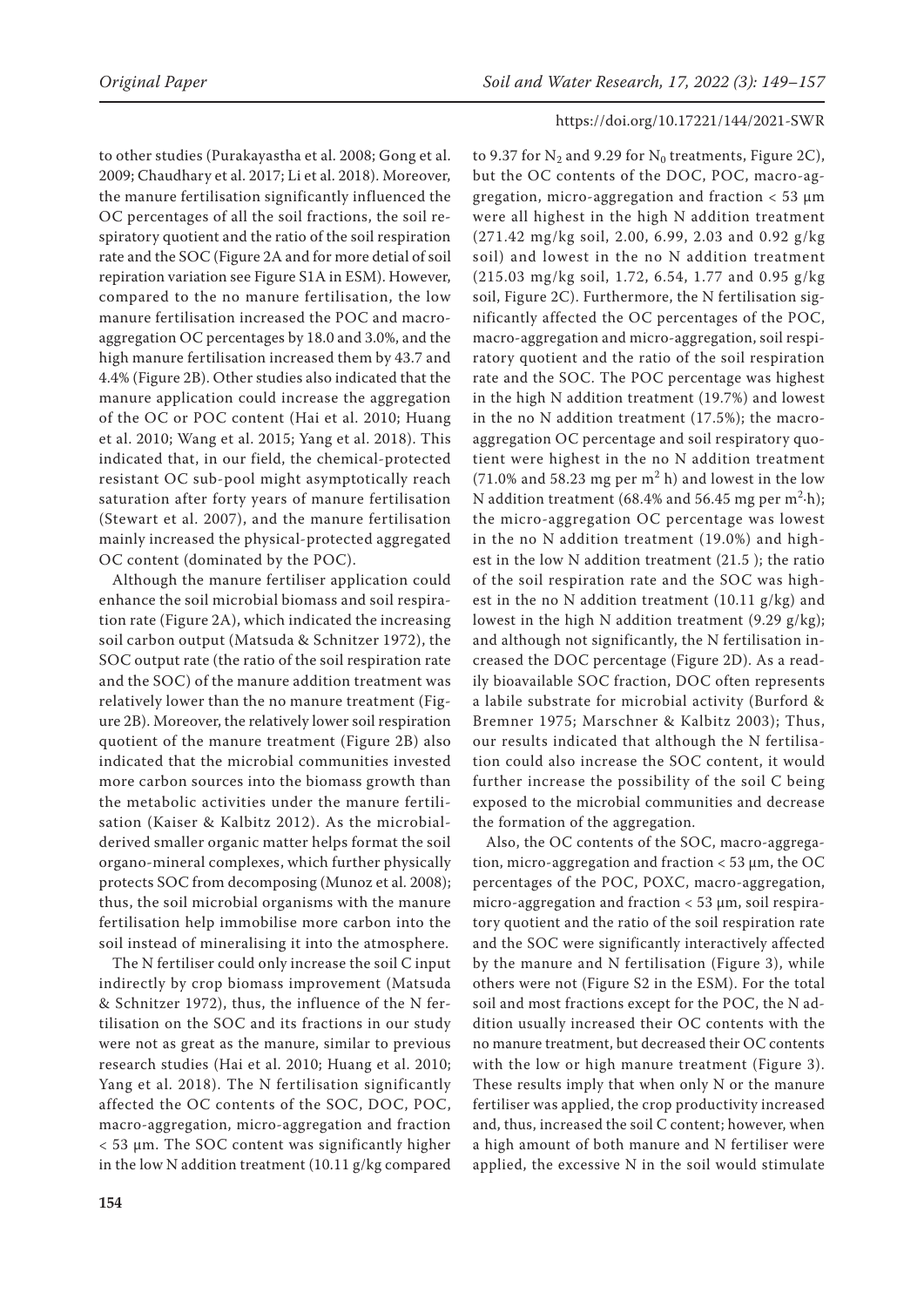

Figure 3. The mean organic carbon (OC) content of the soil total organic carbon (SOC) (A), microbial biomass carbon (MBC) (B), dissolved organic carbon (DOC) (C), particle organic carbon (POC) (D), potassium permanganate oxidisable organic carbon (POXC) (E), macro-aggregation OC (F), micro-aggregation OC (G), the OC content of fraction < 53 μm (H), and the mean value of the soil respiration rate (I), the ratio of the soil respiration rate and the MBC (soil respiratory quotient) (J), the ratio of the soil respiration rate and the SOC with the different levels of the manure and nitrogen fertiliser treatments (K)

 $M_0$  – no manure fertiliser addition;  $M_1$  – low amount of manure fertiliser addition;  $M_2$  – high amount of manure fertiliser

the soil microbial activity by a priming effect and then decreased the SOC content by the microbial mineralisation compared to the same level of manure fertilisation.

# **CONCLUSION**

Manure fertilisation increased the POC and macroaggregation OC percentages and helped format the soil organo-mineral complexes, while the N fertilisation mainly increased the unprotected readily bioavailable C fractions (DOC) and decreased the aggregation formation (macro-aggregation OC percentage). However, when a high level of both manure and N fertiliser were applied, the excessive N in the soil would stimulate the soil microbial activity and decrease the SOC content compared to the same level of the manure fertiliser addition.

**Acknowledgement:** We appreciate the contributions of Sui Kaiqiang and Huangpu Chenghui for their experimental work.

# **REFERENCES**

Angst G., Mueller K.E., Nierop K., Simpson M.J. (2021): Plant-or microbial-derived? A review on the molecular composition of stabilized soil organic matter. Soil Biology and Biochemistry, 156: 108–189.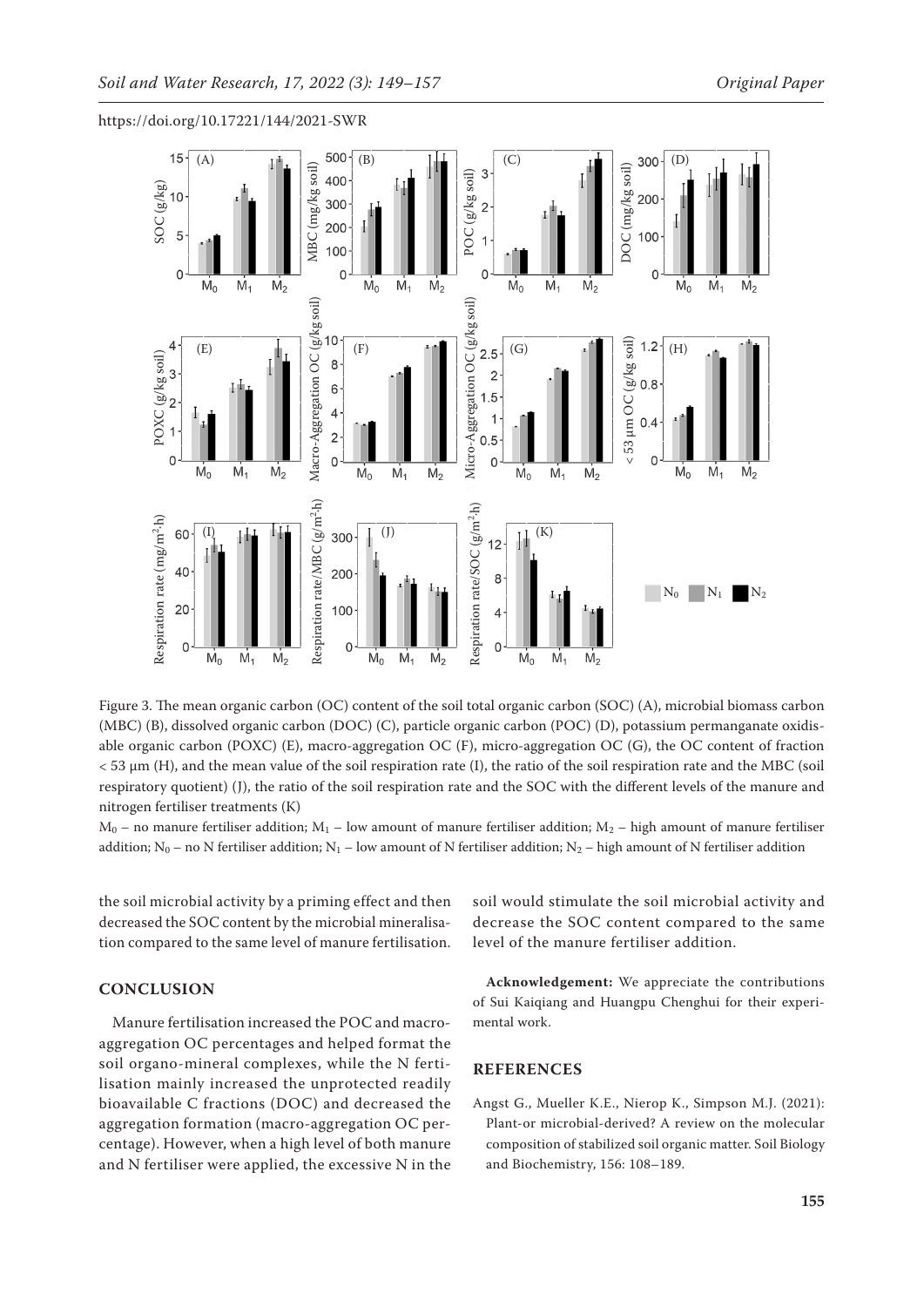- Balík J., Kulhánek M., Černý J., Sedlář O., Suran P. (2020): Soil organic matter degradation in long-term maize cultivation and insufficient organic fertilization. Plants, 9:1217.
- Blanchet G., Gavazov K., Bragazza L., Sinaj S. (2016): Responses of soil properties and crop yields to different inorganic and organic amendments in a Swiss conventional farming system. Agriculture, Ecosystems and Environment, 230: 116–126.
- Brookes C., Jenkinson D.S. (1987): An extraction method for measuring soil microbial biomass C. Soil Biology and Biochemistry, 19: 703–707.
- Burford J.R., Bremner J.M. (1975): Relationships between the denitrification capacities of soils and total, watersoluble and readily decomposable soil organic matter. Soil Biology and Biochemistry, 7: 389–394.
- Chaudhary S., Dheri G.S., Brar B.S. (2017): Long-term effects of NPK fertilizers and organic manures on carbon stabilization and management index under rice-wheat cropping system. Soil and Tillage Research, 166: 59–66.
- Christensen B.T. (2001): Physical fractionation of soil and structural and functional complexity in organic matter turnover. European Journal of Soil Science, 52: 345–353.
- Culman S.W., Snapp S., Freeman M.A., Schipanski M.E., Beniston J., Lal R., Drinkwater L., Franzluebbers A.J., Glover J.D. (2012): Permanganate oxidizable carbon reflects a processed soil fraction that is sensitive to management. Soil Science Society of America Journal*,* 76: 494–504.
- Giacometti C., Mazzon M., Cavani L., Triberti L., Baldoni G., Ciavatta C., Marzadori C. (2021): Rotation and fertilization effects on soil quality and yields in a long term field experiment. Agronomy, 11: 636.
- Gong W., Yan X.Y., Wang J.Y., Hu T.X., Gong Y.B. (2009): Long-term manuring and fertilization effects on soil organic carbon pools under a wheat–maize cropping system in North China Plain. Plant and Soil, 314: 67–76.
- Gupta V.V.S.R., Germida J.J. (2015): Soil aggregation: Influence on microbial biomass and implications for biological processes. Soil Biology and Biochemistry, 80: A3–A9.
- Hai L., Li X.G., Li F.M., Suo D.R., Georg G. (2010): Long-term fertilization and manuring effects on physically-separated soil organic matter pools under a wheat-wheat-maize cropping system in an arid region of China. Soil Biology and Biochemistry, 42: 253–259.
- Huang S., Peng X., Huang Q., Zhang W. (2010): Soil aggregation and organic carbon fractions affected by long-term fertilization in a red soil of subtropical China. Geoderma, 154: 364–369.
- Kaiser K., Kalbitz K. (2012): Cycling downwards-dissolved organic matter in soils. Soil Biology and Biochemistry, 52: 29–32.
- Kirita H. (1971): Studies of soil respiration in warm-temperate evergreen broadleaf forests of southwestern Japan. Japanese Journal of Ecology, 21: 5–6.
- Li J., Wen Y., Li X., Li Y., Yang X., Lin Z., Song Z., Cooper J.M., Zhao B. (2018): Soil labile organic carbon fractions and soil organic carbon stocks as affected by long-term organic and mineral fertilization regimes in the North China Plain. Soil and Tillage Research, 175: 281–290.
- Lou Y., Xu M., Wang W., Sun X., Liang C. (2011): Soil organic carbon fractions and management index after 20yr of manure and fertilizer application for greenhouse vegetables. Soil Use and Management*,* 27: 163–169.
- Marschner B., Kalbitz K. (2003): Controls of bioavailability and biodegradability of dissolved organic matter in soils. Geoderma, 113: 211–235.
- Matsuda K., Schnitzer M. (1972): The permanganate oxidation of humic acids extracted from acid soils. Soil Science, 114: 185–193.
- Munoz C., Monreal C.M., Schnitzer M., Zagal E. (2008): Influence of *Acacia caven* (Mol) coverage on carbon distribution and its chemical composition in soil organic carbon fractions in a Mediterranean-type climate region. Geoderma, 144: 352–360.
- Nelson D.W., Sommers L.E. (1982): Total carbon, organic carbon and organic matter. In: Page A.L., Miller R.H., Keeney D.R. (eds.): Methods of Soil Analysis: Part 2, Chemical and Microbiological Properties. 2nd Ed. Madison, American Society of Agronomy: 539–580.
- Oades J.M., Vassallo A.M., Waters A.G., Wilson M.A. (1987): Characterization of organic matter in particle size and density fractions from a red-brown earth by solid state 13C NMR. Soil Research*,* 25: 71–82.
- Purakayastha T.J., Rudrappa L., Singh D., Swarup A., Bhadraray S. (2008): Long-term impact of fertilizers on soil organic carbon pools and sequestration rates in maizewheat-cowpea cropping system. Geoderma, 144: 370–378.
- Six J., Callewaert P., Lenders S., De Gryze S., Morris S.J., Gregorich E.G., Paul E.A., Paustian K. (2002): Measuring and understanding carbon storage in afforested soils by physical fractionation. Soil Science Society of America Journal*,* 66: 1981–1987.
- Smith P., Fang C., Dawson J.J.C., Moncrieff J.B. (2008): Impact of global warming on soil organic carbon. Advances in Agronomy, 97: 1–43.
- Stewart C.E., Paustian K., Conant R.T., Plante A.F., Six J. (2007): Soil carbon saturation: Concept, evidence and evaluation. Biogeochemistry, 86: 19–31.
- Tirol-Padre A., Ladha J.K. (2004): Assessing the reliability of permanganate-oxidizable carbon as an index of soil labile carbon. Soil Science Society of America Journal, 68: 969–978.